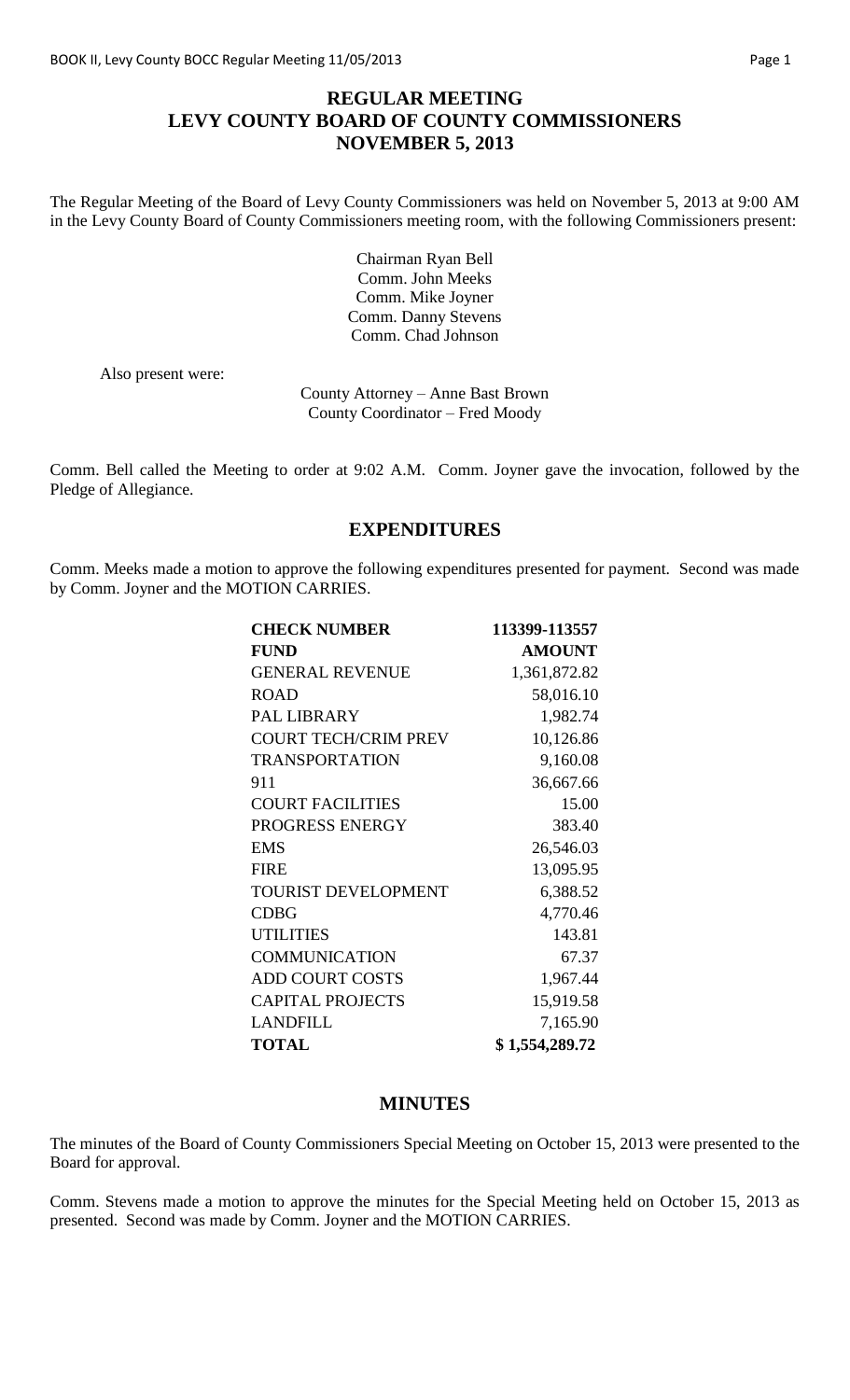# **PUBLIC COMMENTS**

Ivan Chubb informed everyone of the Veteran's Day Parade coming up on November 11<sup>th</sup> in Cedar Key which will start at 11:00 A.M.

#### **PUBLIC HEARING**

Comm. Bell asked if any of the Commissioners had any ex-parte communication with the petitioners. There were none.

Atty. Brown conducted the swearing in of the audience.

Bill Hammond, Development Department Director

Petition No. Sept 1-13; requesting approval for a Special Entertainment Event Permit for the Withlacoochee River Bluegrass Festival.

Grace Romero presented on behalf of Mr. Hammond the request for Board approval of a Special Entertainment Event Permit for the Withlacoochee River Bluegrass Festival to be held on November 23, 2013 from 10:00 A.M. until 8:00 P.M.

Comm. Stevens made a motion to approve Sept 1-13 as presented. Second was made by Comm. Meeks and the MOTION CARRIES.

Shenley Neely, Planning Director

Petition SSA 13-01; request to change the land use designation on 9.9 acres from the Urban Low Density Residential (LDR) to Commercial (C).

Ms. Neely requested Board approval of Petition SSA 13-01, a request to change the land use designation on 9.9 acres from Urban Low Density Residential (LDR) to Commercial (C).

The Commissioners agreed to Table this item and reschedule for the Regular Meeting on November 19<sup>th</sup>.

## **JORDAN AND ASSOCIATES**

Jeffrey Winter, Project Manager

Presentation of monthly progress report on the county's Community Development Block Grant (CDBG) Program.

Mr. Winter provided a monthly update on the county's CDBG Program projects, including the Tarafa project.

## **NATURE COAST BUSINESS DEVELOPMENT COUNCIL**

David Pieklik, Director Progress report presentation.

Mr. Pieklik requested Board approval of the annual Agreement between Levy County and Nature Coast Business Development Council, Inc. followed by a quarterly report.

Comm. Johnson made a motion to approve the Agreement as requested. Second was made by Comm. Joyner and the MOTION CARRIES.

# **SUPERVISOR OF ELECTIONS**

Tammy Jones, Supervisor of Elections

Request approval for purchase of voting equipment and request approval for award of Request for Proposal to Dominion Voting.

Mrs. Jones invited everyone to attend the dedication of the Veteran's Memorial Wall in the courthouse on November  $15<sup>th</sup>$  at 10:00 A.M.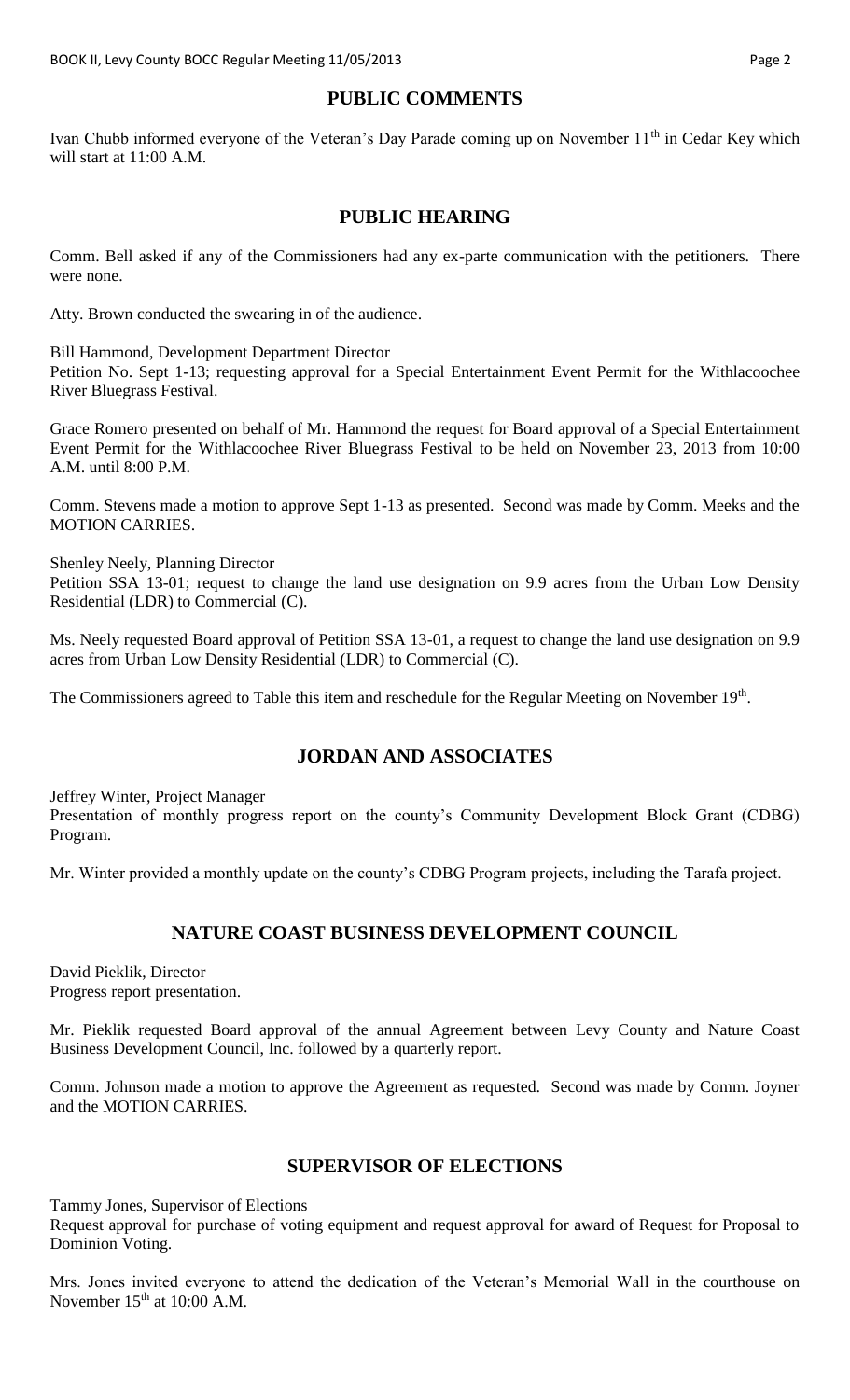Mrs. Jones then requested Board approval for the purchase of voting equipment and to award the Request for Proposal to Dominion Voting. The total proposed amount is \$275,225 and they will have a trade-in credit for software license credit in the amount of \$34,125.

Comm. Stevens made a motion to approve the RFP and accept Dominion Voting for the voting machines. Second was made by Comm. Meeks and the MOTION CARRIES.

Comm. Stevens asked Mrs. Jones to speak with Mrs. Rees in finance and Atty. Brown to discuss the financial and legal details of the purchase to then bring to the Board at a Workshop. The Commissioners agreed to schedule a Capital Projects Workshop on November 19<sup>th</sup> at 1:00 P.M. and will discuss the details of this purchase further.

#### **WITHLACOOCHEE GULF PRESERVE**

Sally Douglas, Trustee

Request signatures on Owners and Managers form for the Withlacoochee Gulf Preserve's application to be on the Designated Florida Paddling Trail. – TABLED -

## **DEPARTMENT REPORTS**

#### **CORRESPONDENCE**

Satori Days

A. Request approval to appoint Julie Rose, Veteran Service Officer, as an alternate to the Levy County Transportation Disadvantaged Local Coordinating Board in the Veteran's Category.

Ms. Days requested Board approval to appoint Julie Rose, Veteran Service Officer, as an alternate to the Levy County Transportation Disadvantaged Local Coordinating Board in the Veteran's Category.

Comm. Johnson made a motion to approve Julie Rose as alternate to the Levy County Transportation Disadvantaged Local Coordinating Board as requested. Second was made by Comm. Joyner and the MOTION CARRIES.

B. Request approval to re-appoint Phil E. Parker to the Planning Commission.

Ms. Days requested Board approval to re-appoint Phil E. Parker to the Planning Commission.

Comm. Joyner made a motion to re-appoint Phil E. Parker to the Planning Commission as requested. Second was made by Comm. Meeks and the MOTION CARRIES.

C. Request Board direction on our continued participation with North Florida Economic Development Partnership, membership dues of \$2,063.40, (requested by 12/1/2013).

Ms. Days requested Board direction on continued participation with North Florida Economic Development Partnership by paying the membership dues of \$2,063.40.

Comm. Joyner made a motion to approve paying the membership dues of \$2,063.40 continuing participation with the North Florida Economic Development Partnership. Second was made by Comm. Meeks and the MOTION CARRIES.

## **LEVY COUNTY TRANSIT**

Connie Conley, General Manager

Request approval for updated and revised Substance Abuse and Policy Zero Tolerance for Levy County Transit Employees.

Mrs. Conley requested Board approval for the updated and revised Substance Abuse Policy-Zero Tolerance for Levy County Transit employees.

Comm. Stevens made a motion to approve the updated and revised Substance Abuse Policy-Zero Tolerance for Levy County Transit Employees. Second was made by Comm. Joyner and the MOTION CARRIES.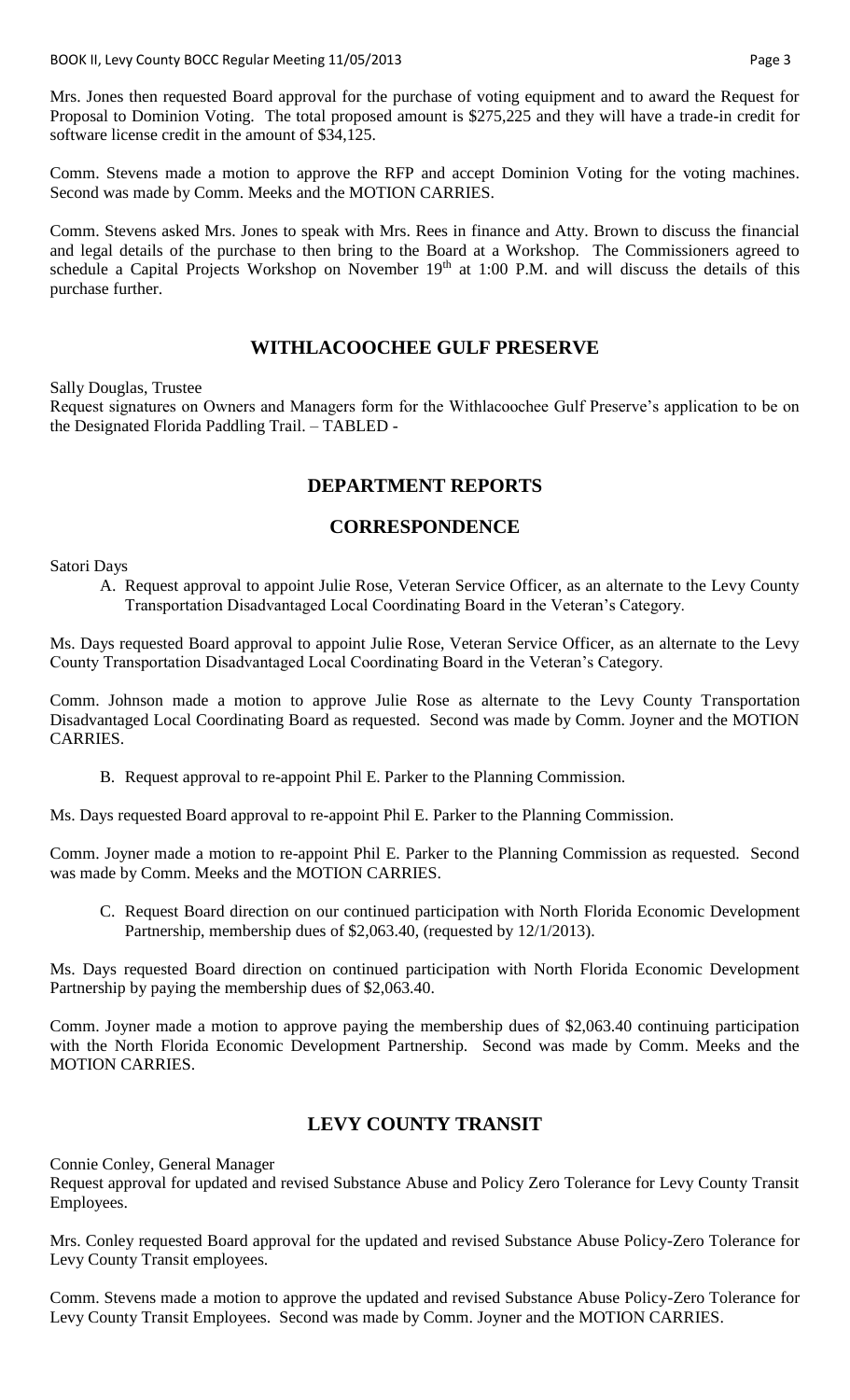### **LIBRARY**

Lisa Brasher, Director

A. Discuss and direction regarding the Interlocal Agreement with Chiefland.

Ms. Brasher requested Board direction and discussion regarding a revision of the Interlocal Agreement with Chiefland.

The Board agreed the current Interlocal Agreement with the City of Chiefland will not change as there has been no formal contract or agreement filed with the Board of County Commissioners.

B. Presentation concerning Putnam, Alachua, Levy (PAL) Library Co-Operative.

Ms. Brasher made a presentation to the Board concerning the Putnam, Alachua, Levy (PAL) Library Co-Operative.

## **PLANNING**

Shenley Neely, Planning Director

Request to approve submittal to the Department of Economic Opportunity (DEO) Modification Number 4 to the Subgrant Agreement between DEO and Levy County for the Grant Agreement Number 12DB-Q5-05-48-01-F 05, (Neighborhood Stabilization Program 3).

Ms. Neely requested Board approval to submit to the Department of Economic Opportunity, Modification Number 4 to the Subgrant Agreement between DEO and Levy County for the Grant Agreement Number 12DB-Q5-05-48-01-F 05 (Neighborhood Stabilization Program 3).

Comm. Meeks made a motion to approve submittal to the DEO Modification Number 4 to the Subgrant Agreement as requested. Second was made by Comm. Joyner and the MOTION CARRIES.

# **PUBLIC SAFETY**

David Knowles, Director

A. Request Board approval to purchase two Stryker Power Stretchers and two Stryker Stair Chairs.

Mr. Knowles requested Board approval to purchase two (2) Stryker Power Stretchers and two (2) Stryker Stair Chairs.

Comm. Stevens made a motion to approve the purchase of two (2) Stryker Power Stretchers and two (2) Stryker Stair Chairs as requested. Second was made by Comm. Meeks and the MOTION CARRIES.

B. Request Board approval to purchase one side door cabinet for the EMS Battalion Truck.

Mr. Knowles requested Board approval to purchase one side door cabinet for the EMS Battalion Truck from Odyssey Automotive Speciality.

Comm. Stevens made a motion to approve the purchase of one side door cabinet for the EMS Battalion Truck as requested. Second was made by Comm. Joyner and the MOTION CARRIES.

C. Request Board approval to purchase two ZOLL RescueNet Road Safety Units.

Mr. Knowles requested Board approval to purchase two (2) ZOLL RescueNet Road Safety Units. These units are enhanced black boxes used to provide feedback on driving performance which will be utilized to coach individuals and provide behavior modification training.

Comm. Meeks made a motion to approve the purchase of two (2) ZOLL RescueNet Road Safety Units as requested. Second was made by Comm. Stevens and the MOTION CARRIES.

D. Quarterly Report Presentation.

Mr. Knowles gave a Quarterly Report presentation to the Board.